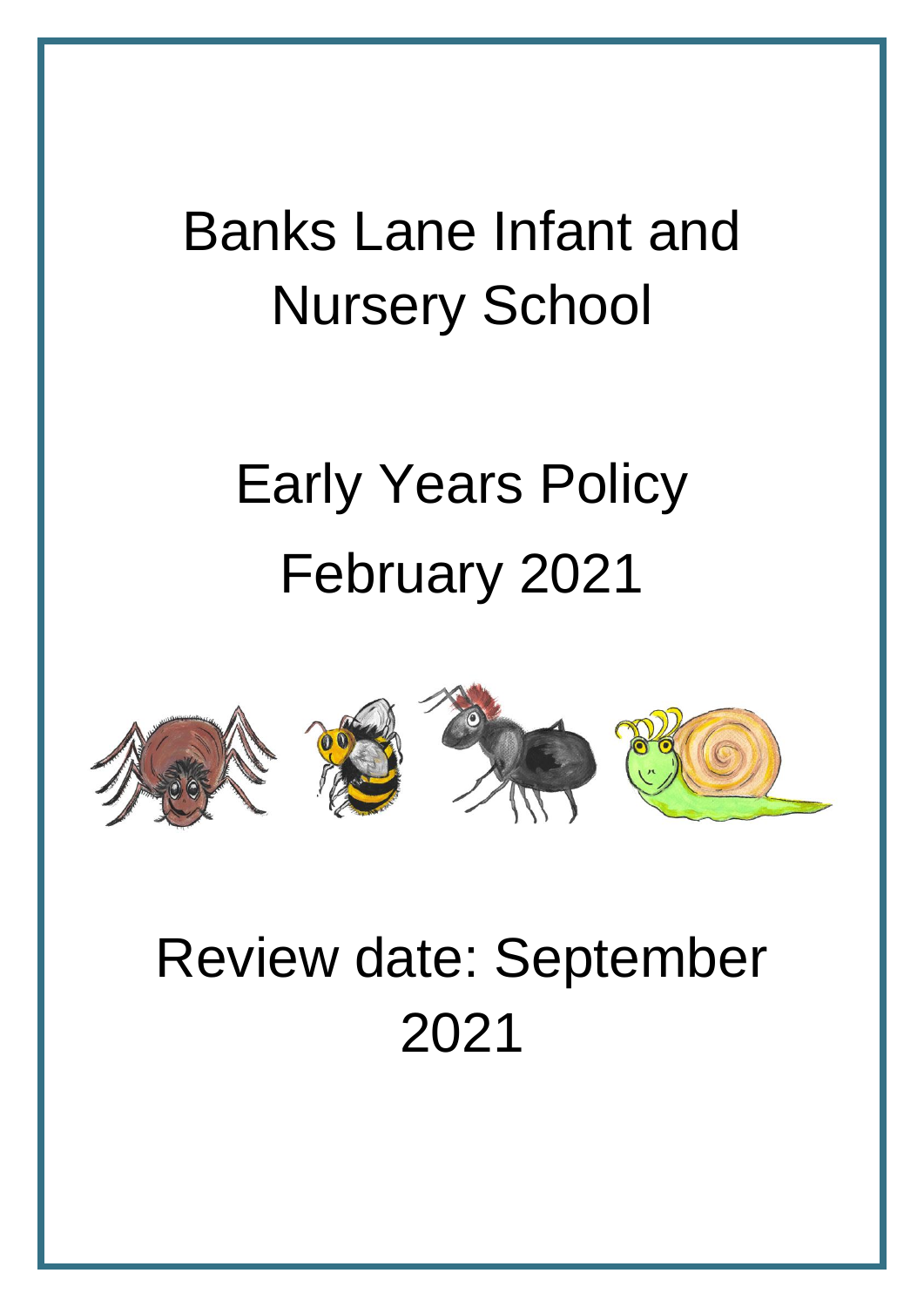## **Contents:**

[Statement of intent](#page-2-0)

- 1. [Legal framework](#page-3-0)
- 2. [Roles and responsibilities](#page-4-0)
- 3. [Aims](#page-4-1)
- 4. [Learning and development](#page-5-0)
- 5. [Inclusion](#page-7-0)
- 6. [The learning environment and outdoor spaces](#page-7-1)
- 7. [Assessment](#page-8-0)
- 8. [Safeguarding and welfare](#page-8-1)
- 9. [Mobile phones and devices](#page-9-0)
- 10. [Health and safety](#page-10-0)
- 11. [Staff taking medication or other substances](#page-11-0)
- 12. [Staffing](#page-11-1)
- 13. [Information and records](#page-12-0)
- 14. [Parental involvement](#page-13-0)
- 15. [Transition periods](#page-14-0)
- 16. [Monitoring and review](#page-14-1)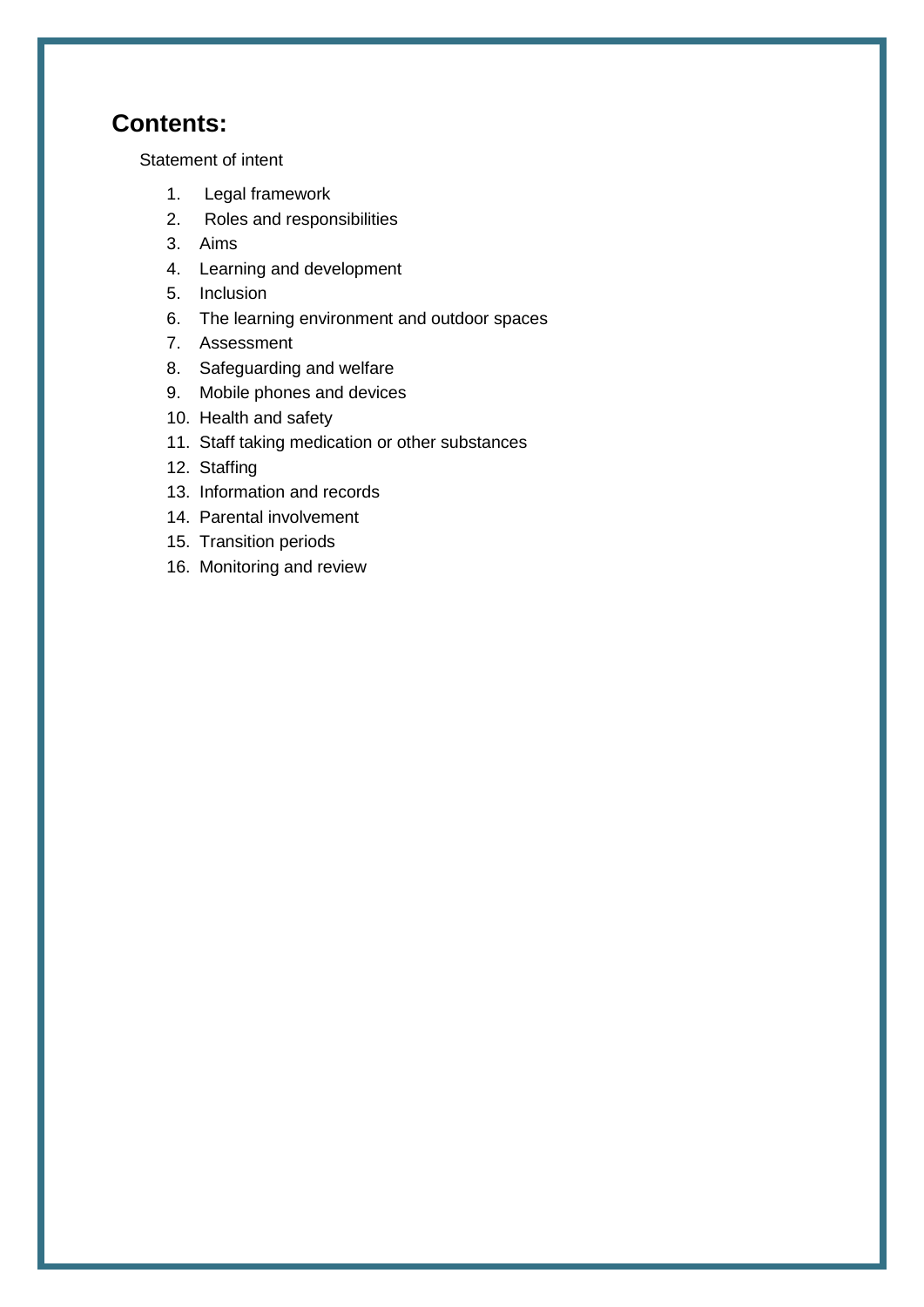## <span id="page-2-0"></span>**Statement of intent**

At Banks Lane Infant and Nursery school, we greatly value the importance of the early years foundation stage (EYFS) in providing a secure foundation for future learning and development.

This policy has been developed in conjunction with the relevant DfE guidance and legislation to ensure that each child has a happy and positive start to their school life in which they can build a foundation for a love of learning.

We ensure that children learn and develop well and are kept healthy and safe. We promote teaching and learning to ensure children's readiness for the next stage of their education and give children a broad range of knowledge and skills that provide the right foundation for good future progress through school and life.

We seek to provide:

- **Quality and consistency**, so that every child makes good progress and no child gets left behind.
- **A secure foundation** through learning and development opportunities which are planned around the needs and interests of each child and are assessed and reviewed regularly.
- **Partnership working** between practitioners and parents.
- **Equality of opportunity** and anti-discriminatory practice, ensuring that every child is included and supported.

Signed by:

| Headteacher              | Date: |  |
|--------------------------|-------|--|
| Chair of governors Date: |       |  |
|                          |       |  |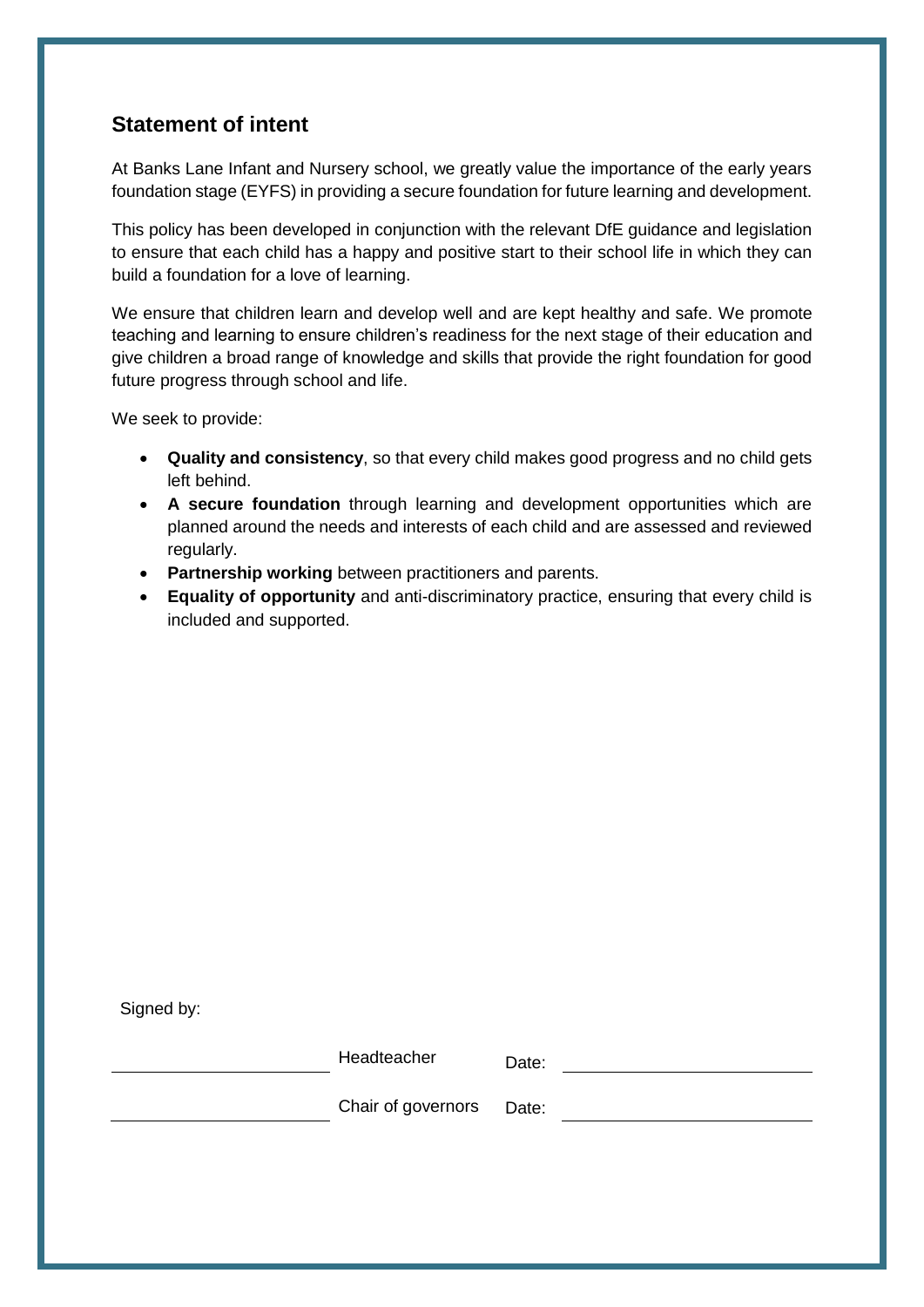## <span id="page-3-0"></span>**1. Legal framework**

- 1.1. This policy has due regard to statutory legislation, including, but not limited to, the following:
	- Childcare Act 2006
	- Safeguarding Vulnerable Groups Act 2006
	- The GDPR
	- Data Protection Act 2018
- 1.2. This policy has due regard to statutory guidance including, but not limited to, the following:
	- DfE (2017) 'Statutory framework for the early years foundation stage'
	- DfE (2020) 'Keeping children safe in education'
	- DfE (2018) 'Working Together to Safeguard Children'
	- DfE (2015) 'The Prevent duty'
- 1.3. This policy is intended to be used in conjunction with the following school policies:
	- **•** Assessment Policy
	- Early Years Supervision Policy
	- Intimate Care Policy
	- Special Educational Needs and Disabilities (SEND) Policy
	- Teaching and Learning Policy
	- Child Protection and Safeguarding Policy
	- Allegations of Abuse Against Staff Policy
	- Drug and Alcohol Policy
	- Whole-School Food Policy
	- Equal Opportunities Policy
	- Managing Medical Conditions in Schools
	- Health and Safety Policy
	- Recruitment Policy
	- Data Protection Policy
	- Image Use Policy
	- Security Policy
	- Complaints Procedures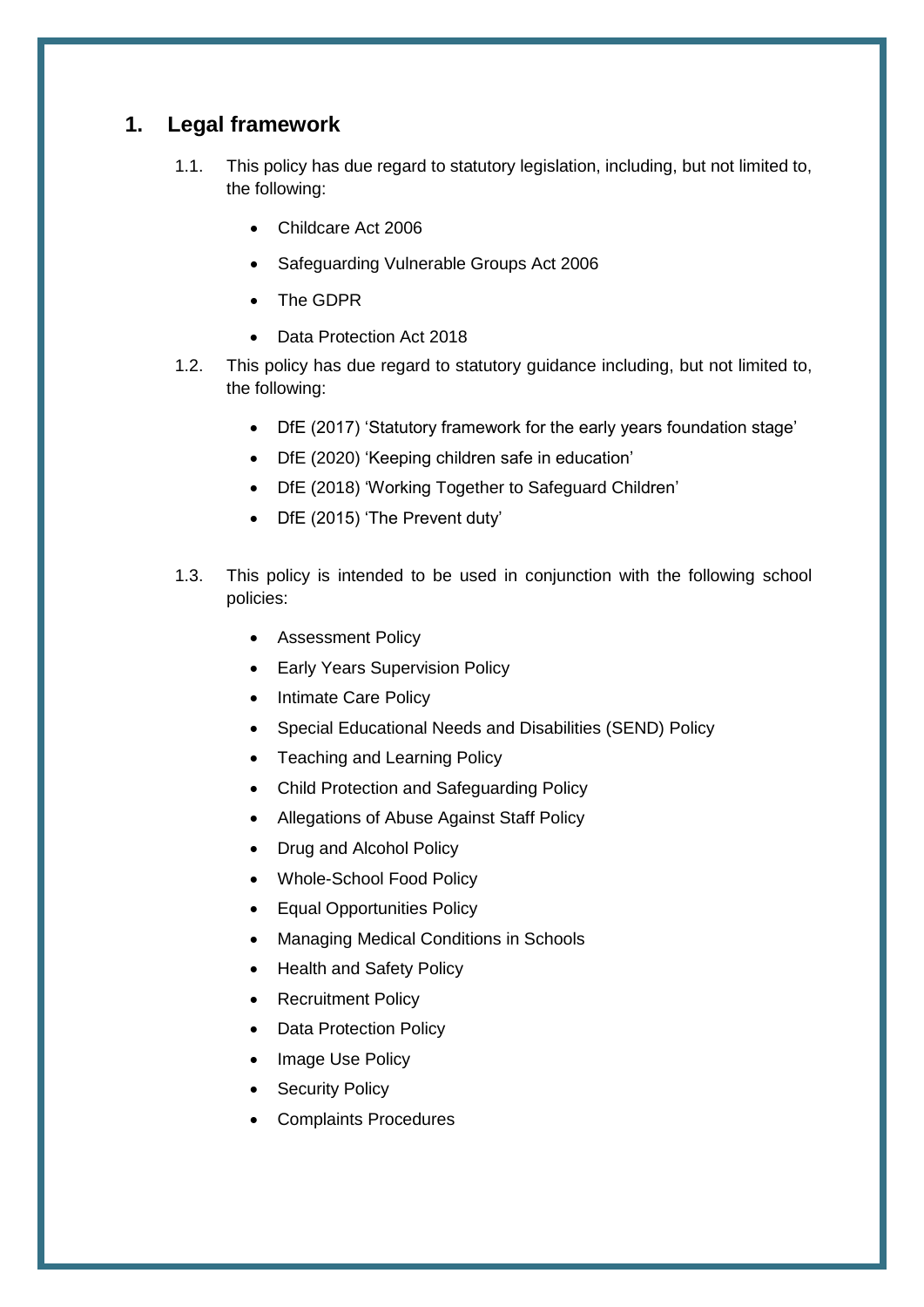## <span id="page-4-0"></span>**2. Roles and responsibilities**

- 2.1. The governing board has the overall responsibility for ensuring there is a policy in place to safeguard children that includes an explanation of the action to be taken when there are safeguarding concerns about a child, the use of mobile phones and cameras, and staff safeguarding training requirements. These issues are addressed in part in this policy and in further detail in the school's Child Protection and Safeguarding Policy and Image Use Policy.
- 2.2. The governing board has the overall responsibility for ensuring there is a policy in place in the event of an allegation being made against a member of staff (including supply staff) or a volunteer. These issues are addressed in the school's Safeguarding Policy.
- 2.3. The governing board has the overall responsibility for the implementation of this policy.
- 2.4. The governing board has overall responsibility for ensuring that this policy does not discriminate on any grounds, including, but not limited to, ethnicity/national origin, culture, religion, gender, disability or sexual orientation.
- 2.5. The governing board has responsibility for handling complaints regarding this policy, as outlined in the school's Complaints Procedures Policy.
- 2.6. The EYFS lead, in conjunction with the head teacher, has responsibility for the day-to-day implementation and management of this policy.
- 2.7. Staff, including teachers, support staff, supply staff and volunteers, are responsible for familiarising themselves with, and following, this policy.
- 2.8. Staff, including teachers, support staff, supply staff and volunteers, are responsible for remaining alert to any issues of concern in children.

## <span id="page-4-1"></span>**3. Aims**

- 3.1. Through the implementation of this policy, we aim to:
	- Give each child a happy and positive start to their school life in which they can establish a solid foundation for a love of learning.
	- Enable each child to develop socially, physically, intellectually and emotionally.
	- Encourage children to develop independence within a secure and friendly atmosphere.
	- Support children in building relationships through the development of social skills such as cooperation and sharing.
	- Work alongside parents to meet each child's individual needs to ensure they reach their full potential.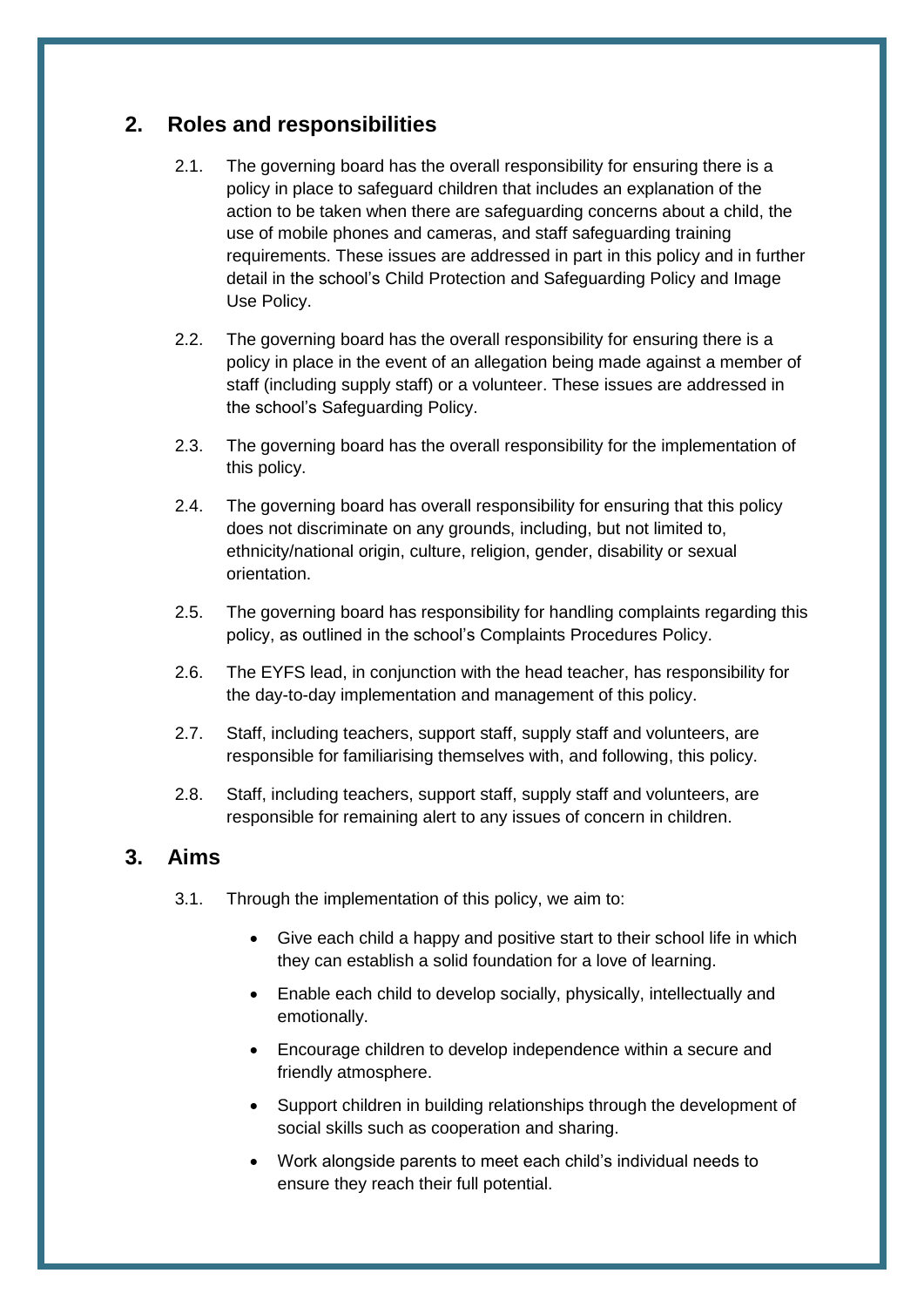- 3.2. Four guiding principles shape our practice:
	- Every child is a unique child, who is constantly learning and can be resilient, capable, confident and self-assured.
	- Children learn to be strong and independent through positive relationships.
	- Children learn and develop well in enabling environments, in which their experiences respond to their individual needs and there is a strong partnership between the school and parents.
	- Children develop and learn in different ways and at different rates.
- 3.3. To put these principles into practice, the school:
	- Provides a balanced curriculum which takes children's different stages of development into account.
	- Promotes equality of opportunity and anti-discriminatory practice.
	- Works in partnership with parents.
	- Plans challenging learning experiences, based on individual needs, which are informed by observation and assessment.
	- Implements a key person approach to develop close relationships with children.
	- Provides a safe and secure learning environment.

#### <span id="page-5-0"></span>**4. Learning and development**

- 4.1. The EYFS curriculum is based on an observation of children's needs, interests and stages of development.
- 4.2. In partnership with parents, the school promotes the learning and development of pupils to ensure they are ready for the next stage of education.
- 4.3. There are seven areas of learning and development that must shape education programmes in EYFS settings. These are split into two sections – prime and specific; however, all the sections are interconnected and important.
- 4.4. The 'prime' areas of learning and development are:
	- Communication and language
		- Listening and attention
		- Understanding
		- Speaking
	- Physical development
		- Moving and handling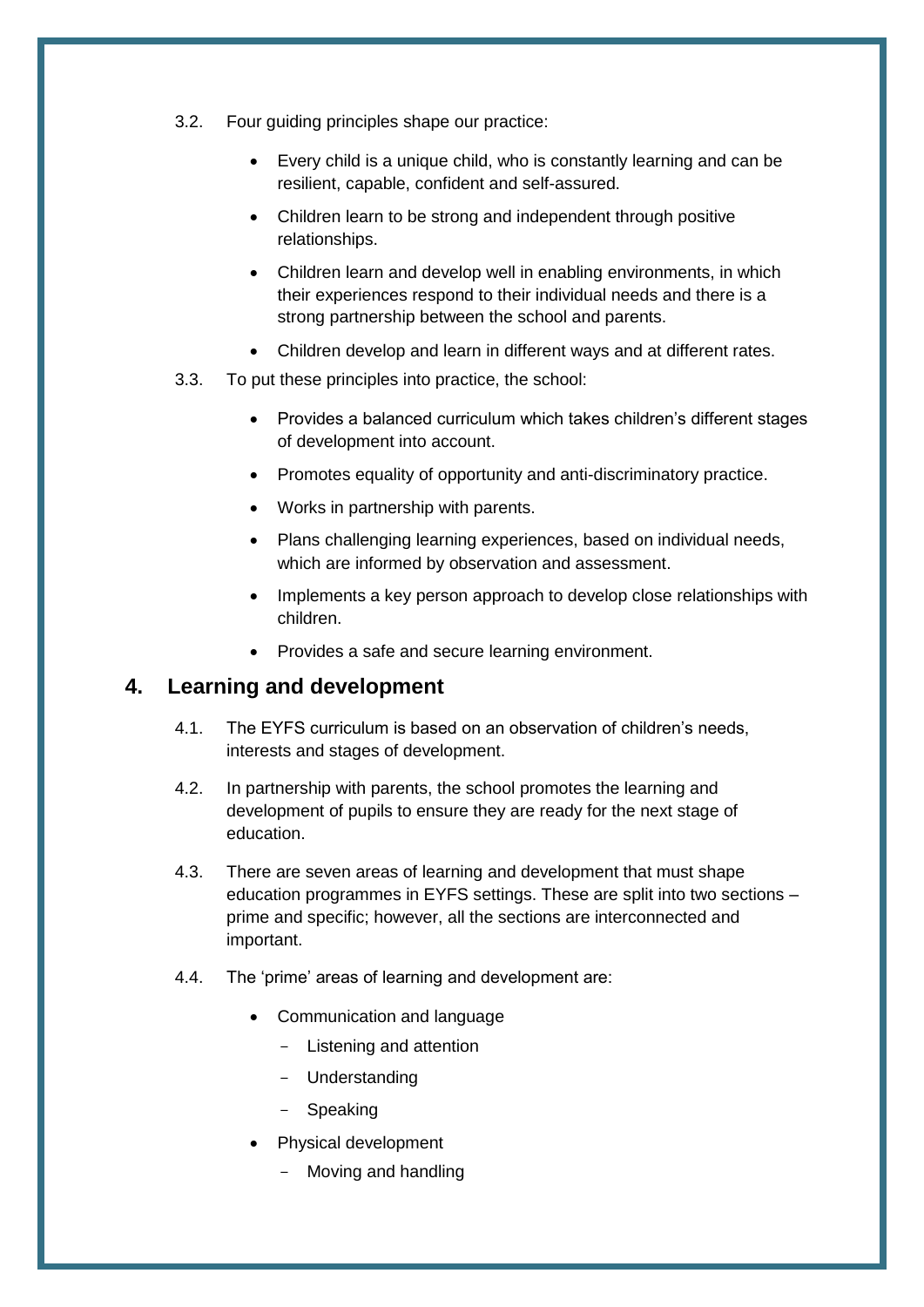- Health and self-care
- Personal, social and emotional development
	- Self-confidence and self-awareness
	- Managing feelings and behaviour
	- Making relationships
- 4.5. The 'specific' areas of learning and development are:
	- Literacy
		- Reading
		- Writing
	- Mathematics
		- Numbers
		- Space, shape and measure
	- Understanding the world
		- People and communities
		- The world
		- Technology
	- Expressive arts and design
		- Exploring and using media and materials
		- Being imaginative
- 4.6. Activities are planned to reflect children's interests and individual circumstances in order to provide each child with a challenging and enjoyable experience.
- 4.7. The class teacher will discuss any cause for concern in a child's progress, especially in the prime areas of learning, with the child's parents. A strategy of support will be agreed upon and consideration will be taken as to whether the child may have a special educational need or disability which requires additional support.
- 4.8. The school takes reasonable steps to provide opportunities for children with EAL to use their home language in play and learning whilst also ensuring that these children have sufficient opportunities to reach a good standard of English. During assessment, if a child is found to not have a strong grasp on English, the class teacher will contact the child's parents to establish their home language skills to assess if there is cause for concern about a language delay.
- 4.9. Each area of learning and development will be implemented through a mix of adult-led and pupil-initiated activity.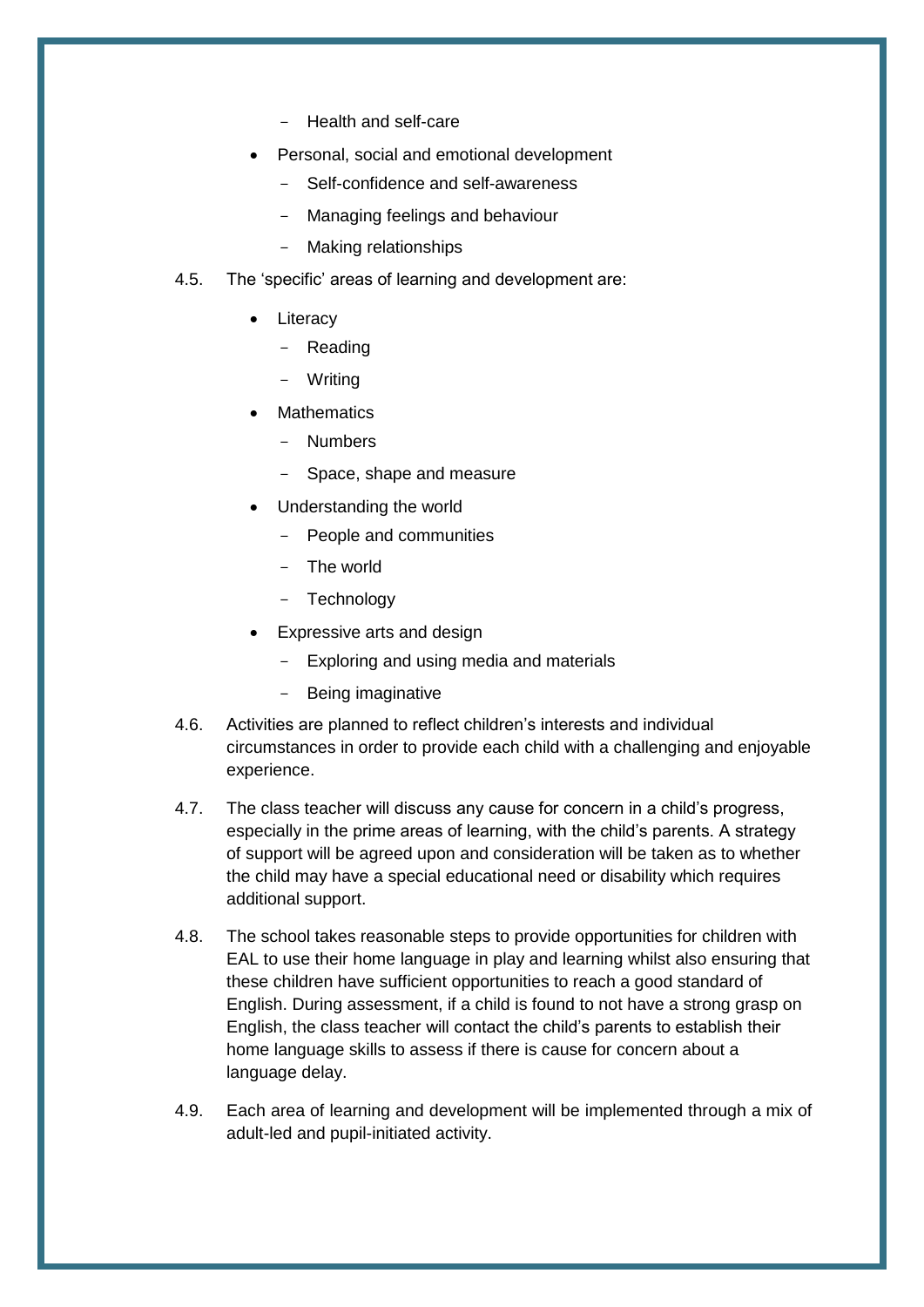- 4.10. The school will respond to each child's emerging needs and interests, guiding their development through friendly and positive interaction.
- 4.11. Activities are planned with regard to three characteristics of effective teaching and learning in the EYFS:
	- Playing and exploring children investigate and experience things.
	- Active learning children concentrate, keep on trying if they encounter difficulties and enjoy their achievements.
	- Creating and thinking critically children have and develop their own ideas, make links between ideas, and develop strategies for doing things.
- 4.12. Further information regarding learning and development are set out in the school's Early Years Teaching and Learning Policy.

#### <span id="page-7-0"></span>**5. Inclusion**

- 5.1. All children are valued as individuals irrespective of their ethnicity, culture, religion, home language, background, ability or gender.
- 5.2. The EYFS curriculum is planned in order to meet the needs of the individual child and support them at their own pace.
- 5.3. Our Equality information and Objectives ensure that the needs of all children are met, regardless of any protected characteristics they have.
- 5.4. The Special Educational Needs and Disabilities (SEND) Policy ensures all children receive the support they need and are given the best learning experience possible.
- 5.5. SEND in the EYFS setting will be monitored and managed by the school's EYFS SENCO.

#### <span id="page-7-1"></span>**6. The learning environment and outdoor spaces**

- 6.1. The classroom is organised in such a way that children can explore and learn in a safe environment.
- 6.2. Children have access to an enclosed outdoor play area, and outdoor activities are planned, unless circumstances, such as the weather, would make outdoor activity inappropriate and unsafe.
- 6.3. There are toilet facilities available to the EYFS, and there are hygienic changing facilities located near the Reception class containing a supply of towels and spare clothes.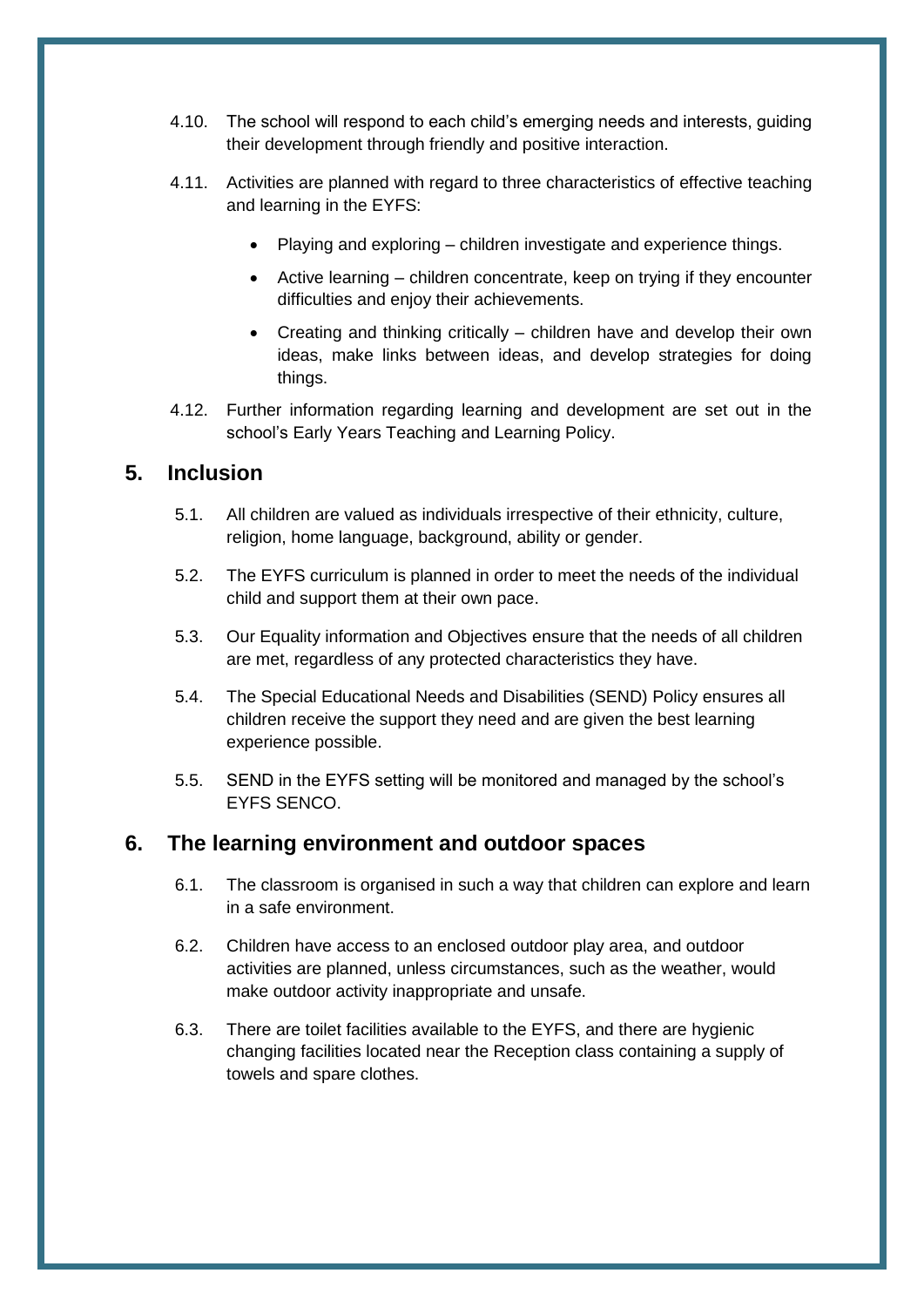## <span id="page-8-0"></span>**7. Assessment**

- 7.1. Assessment plays an important part in helping the school to recognise children's progress, understand their needs, plan activities, and assess the need for support.
- 7.2. Parents will be kept up-to-date with their child's progress and development, and the class teacher will address any learning and development needs in partnership with parents.
- 7.3. Formative assessments are used to assess the learning and development of children in the EYFS. Staff members will observe children to understand their level of achievement, interests and learning styles. This information will then be used to shape learning experiences for each child.
- 7.4. In the final term of the year in which a child reaches age five, and no later than 30 June in that term, the EYFS profile will be completed by the child's class teacher.
- 7.5. Reasonable adjustments will be made to the assessment process for children with SEND as appropriate.
- 7.6. Assessment procedures are set out in the Assessment Policy.

## <span id="page-8-1"></span>**8. Safeguarding and welfare**

- 8.1. All necessary steps are taken to keep the children in our care safe and well.
- 8.2. Any safeguarding or welfare issues will be dealt with in line with the Child Safeguarding Policy, and all members of staff in the EYFS are required to read this policy as part of their induction training.
- 8.3. The DSL is Elizabeth Newson.
- 8.4. The deputy DSL is Lisa Wilkinson.
- 8.5. The DSL is responsible for safeguarding children and liaising with local children's services as appropriate.
- 8.6. The deputy DSL will undertake the duties of the DSL in their absence, but overall responsibility for safeguarding will remain with the DSL.
- 8.7. The DSL and deputy DSL will undertake child protection training as required.
- 8.8. Staff will receive safeguarding training that enables them to understand the safeguarding policy and procedures, have up-to-date knowledge of safeguarding issues, and recognise signs of potential abuse and neglect.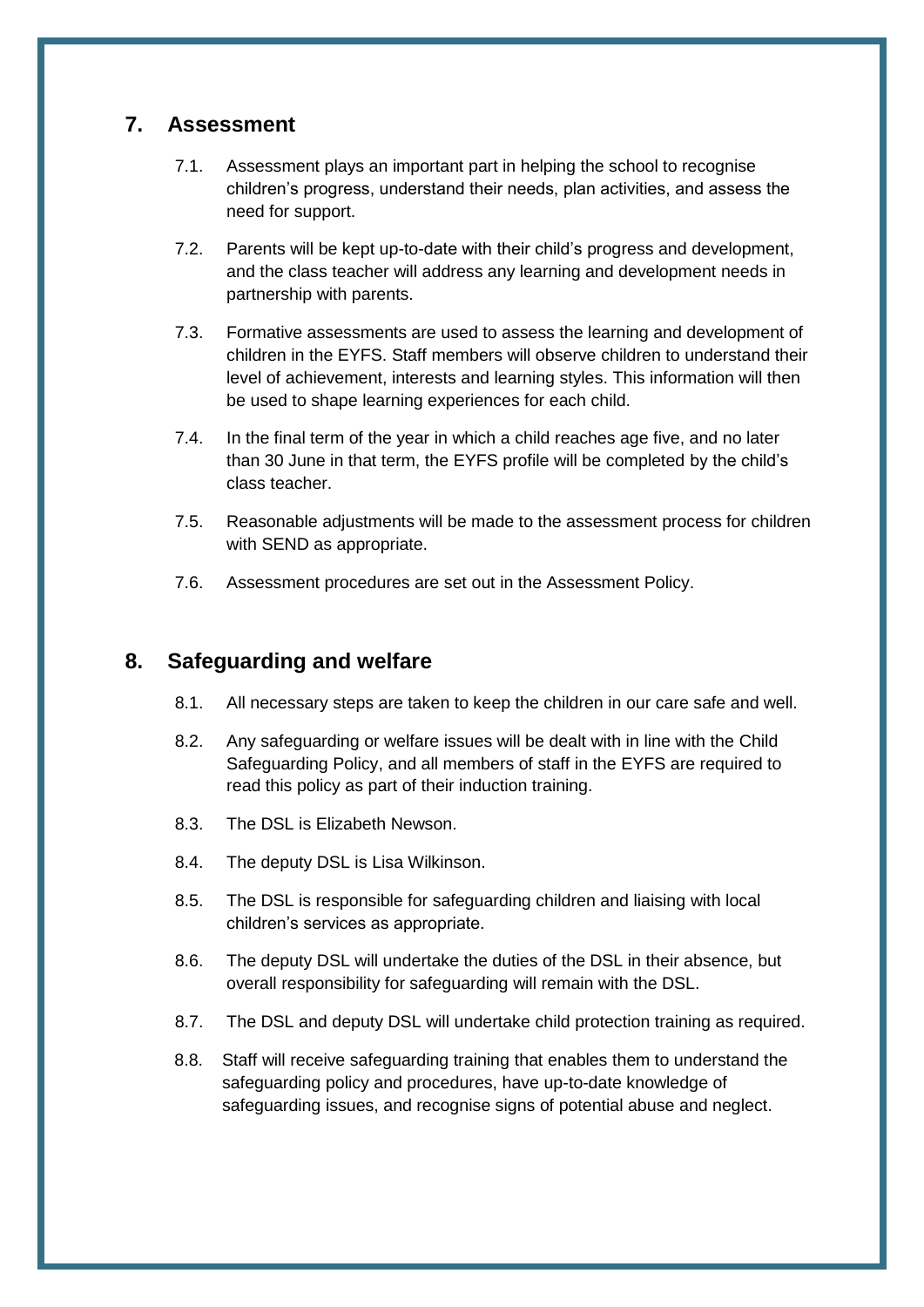- 8.9. Our Pastoral Manager, Mrs Murphy is introduced to parents as part of the induction process, where relevant information is gathered and support offered or signposted.
- 8.10. Our pastoral team work closely with a range of services and agencies, including social care and the Stockport School Age Plus team to support families within the community.

#### <span id="page-9-0"></span>**9. Mobile phones and devices**

- 9.1. For the purposes of this policy, the term 'mobile phone' refers to any electronic device that can be used to take images or record videos, including tablets.
- 9.2. Photography policies and procedures are addressed in full in our Image Use Policy.

#### **Use of mobile phones by staff members**

- 9.3. Staff members must not use personal mobile phones or cameras when children are present.
- 9.4. Staff may use mobile phones on school premises outside of working hours when no children are present.
- 9.5. Staff may use mobile phones in the staffroom during breaks and non-contact time.
- 9.6. Mobile phones should be safely stored and in silent mode whilst children are present.
- 9.7. Staff may take mobile phones on trips, but they must only be used in emergencies and should not be used when children are present. Mobile phones must not be used to take images or videos at any time during trips.
- 9.8. School holds 2 mobile phones with no photographic facility for staff use on trips or for staff use in contacting parents, school related agencies or in emergency.
- 9.9. School holds a Mobile Phone Policy.
- 9.10. Staff who do not adhere to this policy will face disciplinary action.
- 9.11. Staff may use their professional judgement in emergency situations.
- 9.12. Staff must report any concerns about another staff member's use of mobile phones to the DSL, following the procedures outlined in the Safeguarding Policy.
- 9.13. Posters are used around the school to indicate that it's a mobile free zone.
- 9.14. Parents, visitors and contractors are not permitted to take photographs or record videos without prior permission.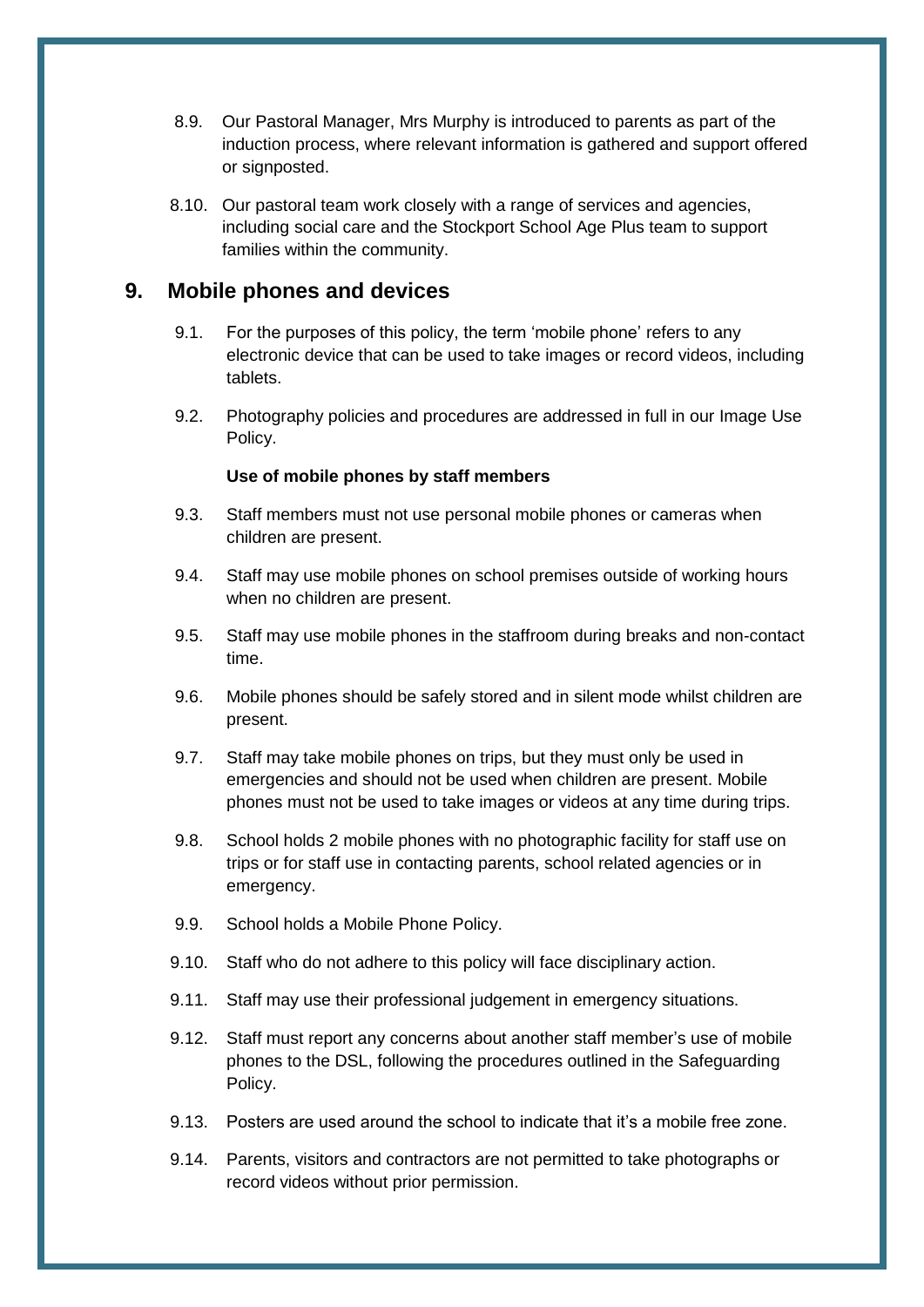- 9.15. The school strongly advises against the publication of any photographs or videos taken at the school or school events on social media
- 9.16. Staff must report all concerns about parents, visitors and contractors to the DSL, following the procedures outlined in the Safeguarding Policy.

#### **Use of the school's mobile phones and cameras**

- 9.17. Staff are provided with a school device to ensure that only school devices are used to take photographs and videos.
- 9.18. School devices must have passcode protection.
- 9.19. School devices must only be used for work related matters.
- 9.20. School devices must only be used to take photographs in the presence of another staff member and only with the consent of the child's parent.
- 9.21. Staff must not take photographs of bruising or injuries for child protection reasons. Instead, recording concerns forms and body maps are used to record observations relating to child protection concerns – packets located in all classrooms and available on CPOMs.
- 9.22. School devices must not be taken off school premises without prior permission from the headteacher.
- 9.23. Where staff members have concerns over material on a school device, they must report all concerns to the DSL, following the procedures outlined in the Safeguarding Policy.

#### <span id="page-10-0"></span>**10. Health and safety**

- 10.1. A first-aid box is located in each Reception classroom and Explorers' Den.
- 10.2. Only medicine prescribed to a child by a doctor, dentist, nurse or pharmacist will be administered.
- 10.3. The school's Managing Medical Conditions in School Policy outlines the procedures for administrating medicines.
- 10.4. The class teacher will report any accident or injury involving a child to their parents on the day it occurs, and any first-aid treatment administered to a child will also be reported to their parents.
- 10.5. Accidents and injuries will be recorded in an accident book, located in the First Aid Bay (minor bumps and grazes are also recorded in playground first aid kit books).
- 10.6. The headteacher will work with the Local Authority to report any serious accident, illness, injury, or death of a child whilst in the school's care to Ofsted as soon as is reasonably practicable, but within 14 days of the incident occurring. Local child protection agencies will also be notified.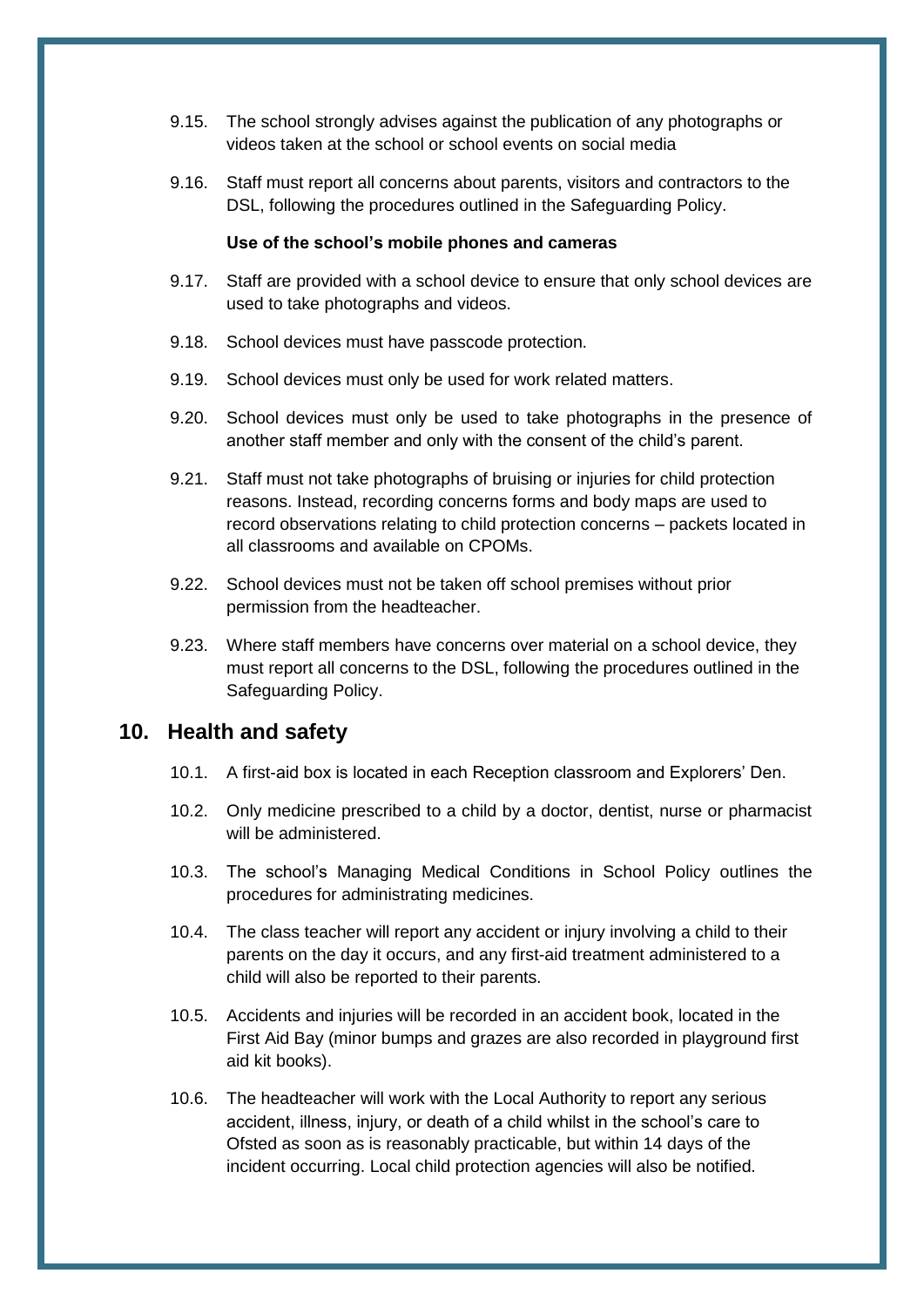- 10.7. The school has a Fire Evacuation Plan in place as well emergency drills for lockdown, shelter and bomb evacuation. These are displayed in all working areas.
- 10.8. Any food or drink provided to children is healthy, balanced and nutritious as outlined in the School Food Policy.
- 10.9. The headteacher will work with local health agencies to notify Ofsted of any incidents of food poisoning affecting two or more children within 14 days of the incident.
- 10.10. Information about any dietary requirements, preferences, food allergies and any special health requirements a child has will be recorded.
- 10.11. Fresh drinking water is available at all times.
- 10.12. Smoking is not permitted on the school premises.
- 10.13. The Health and Safety Policy outlines the full health and safety policies and procedures.
- 10.14. Emergency drill information can be found in the Critical Incident Guidelines.

#### <span id="page-11-0"></span>**11. Staff taking medication or other substances**

- 11.1. The school implements a zero-tolerance approach to drugs and alcohol misuse, as outlined in the Drugs Policy.
- 11.2. The use of alcohol or any other substance that may affect the ability to care for children by a member of staff will not be tolerated. If there is a reason to believe a member of staff is under the influence of alcohol or any other substance, they will not be allowed to work directly with children and further action will be taken.
- 11.3. Any member of staff taking medication which may affect their ability to care for children will seek medical advice. Staff will only be allowed to work directly with the children if it is confirmed that the medication is unlikely to impair their ability to look after children properly.

#### <span id="page-11-1"></span>**12. Staffing**

- 12.1. A robust Recruitment Policy is in place, which aims to ensure that members of staff employed in the EYFS are suitable.
- 12.2. Upon employment, all EYFS staff receive induction training to ensure that they understand their roles and responsibilities, including information about emergency evacuation procedures, safeguarding, child protection and health and safety.
- 12.3. Staff will be supported to undertake the appropriate training and professional development to ensure children receive the best quality learning experience.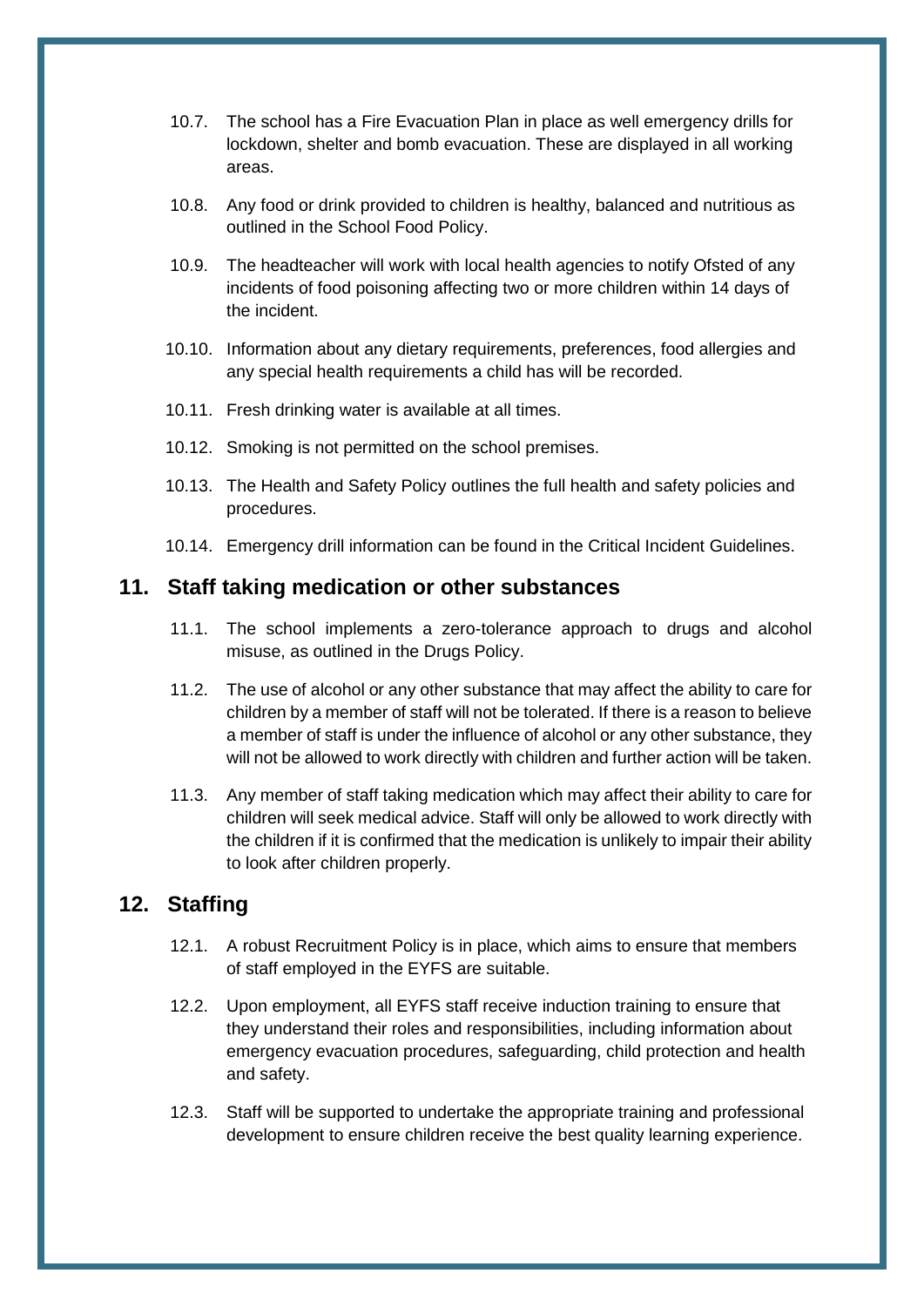- 12.4. All members of staff who have contact with children and families will be supervised by the EYFS lead. The supervision will provide opportunities for staff to:
	- Discuss any issues, particularly concerning the development or wellbeing of children, including any child protection concerns.
	- Identify solutions to address issues.
	- Receive coaching to improve their effectiveness.
- 12.5. There will be at least one member of staff on the school premises at all times who has a current paediatric first-aid (PFA) certificate.
- 12.6. Any member of staff who has sole responsibility for looking after a group of children will also hold a PFA certificate.
- 12.7. The school will organise PFA training to be renewed every three years.
- 12.8. The list of staff who hold PFA certificates can be found in the first aid bay.
- 12.9. The school provides a staffing ratio in line with the safeguarding and welfare requirements set out in the 'Statutory framework for the early years foundation stage'.
- 12.10. The school adopts the following staffing ratios:
	- For children aged three and over:
		- Where a staff member with qualified teacher status (QTS), early years professional status, or another suitable level 6 qualification is working directly with the children, there is one member of staff for every 13 children, and at least one other member of staff holds a full and relevant level 3 qualification.
		- Where a member of staff does not hold QTS, early years professional status, or another suitable level 6 qualification, there is one member of staff for every eight children. At least one staff member holds a full and relevant level 3 qualification, and at least half of all other staff hold a full and relevant level 2 qualification.
- 12.11. Only under exceptional circumstances, and where the quality of care and safety of children is maintained, will changes be made to the ratios.
- 12.12. Parents will be informed about staffing arrangements and, when relevant and practical, will be involved in staffing arrangement decisions.

#### <span id="page-12-0"></span>**13. Information and records**

- 13.1. Information is stored in line with the GDPR and the Data Protection Act 2018, and with regard to the school's Data Protection Policy.
- 13.2. The following information is recorded for each child: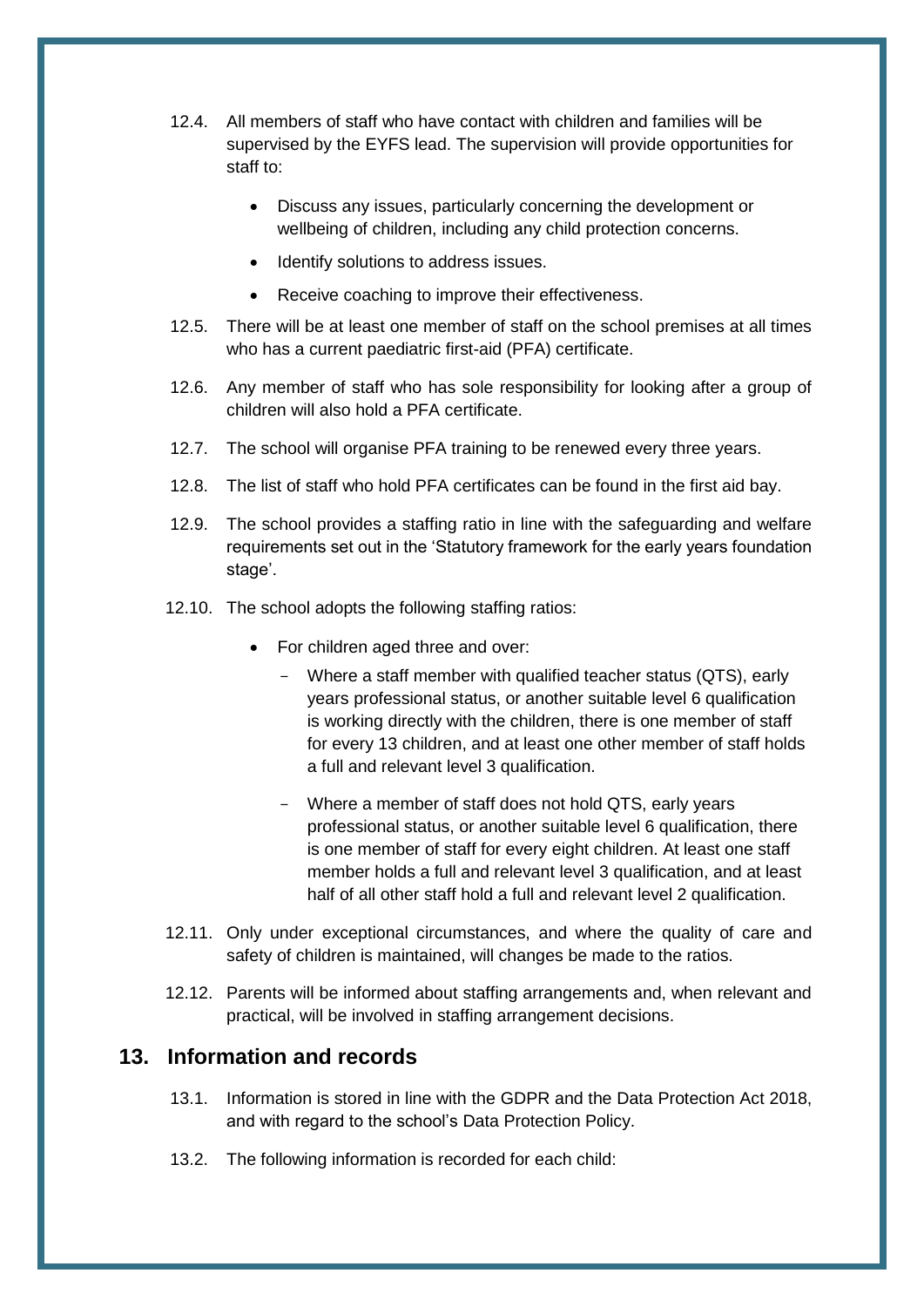- The child's name and date of birth
- The name and address of every parent or carer who is known to the school, and which parent or carer the child normally lives with
- The emergency contact details of the child's parent or carer
- 13.3. The following information about the school is recorded:
	- The school's name, address and telephone number
	- The school's certificate of registration
	- The name, address and telephone number of anyone who will regularly be in unsupervised contact with the children
	- A daily record of the names of the children being cared for in the school, their hours of attendance, and the names of each child's key person
- 13.4. The following information is made available to parents:
	- The school's privacy notice for parents and pupils
	- How the school delivers the EYFS and how parents can access more information
	- The daily routine and the activities offered in the school's EYFS and how parents can assist their child's learning at home
	- How the school's EYFS supports children with SEND
	- Details of the food and drink provided to the children
	- Information about the policies and procedures in place in the school's EYFS
- 13.5. Ofsted will be notified if there are any changes to the following:
	- The address of the school
	- The school's contact details
	- The hours during which care is provided
	- Any significant event which is likely to affect the suitability of the school or any person who cares for, or is in regular contact with, children to look after children

## <span id="page-13-0"></span>**14. Parental involvement**

- 14.1. We firmly believe that the EYFS cannot function without the enduring support of parents.
- 14.2. Parents are invited to parents' evenings (autumn and spring); however, the school has an open-door policy and parents are welcome to talk to teachers at the start and end of the school day.